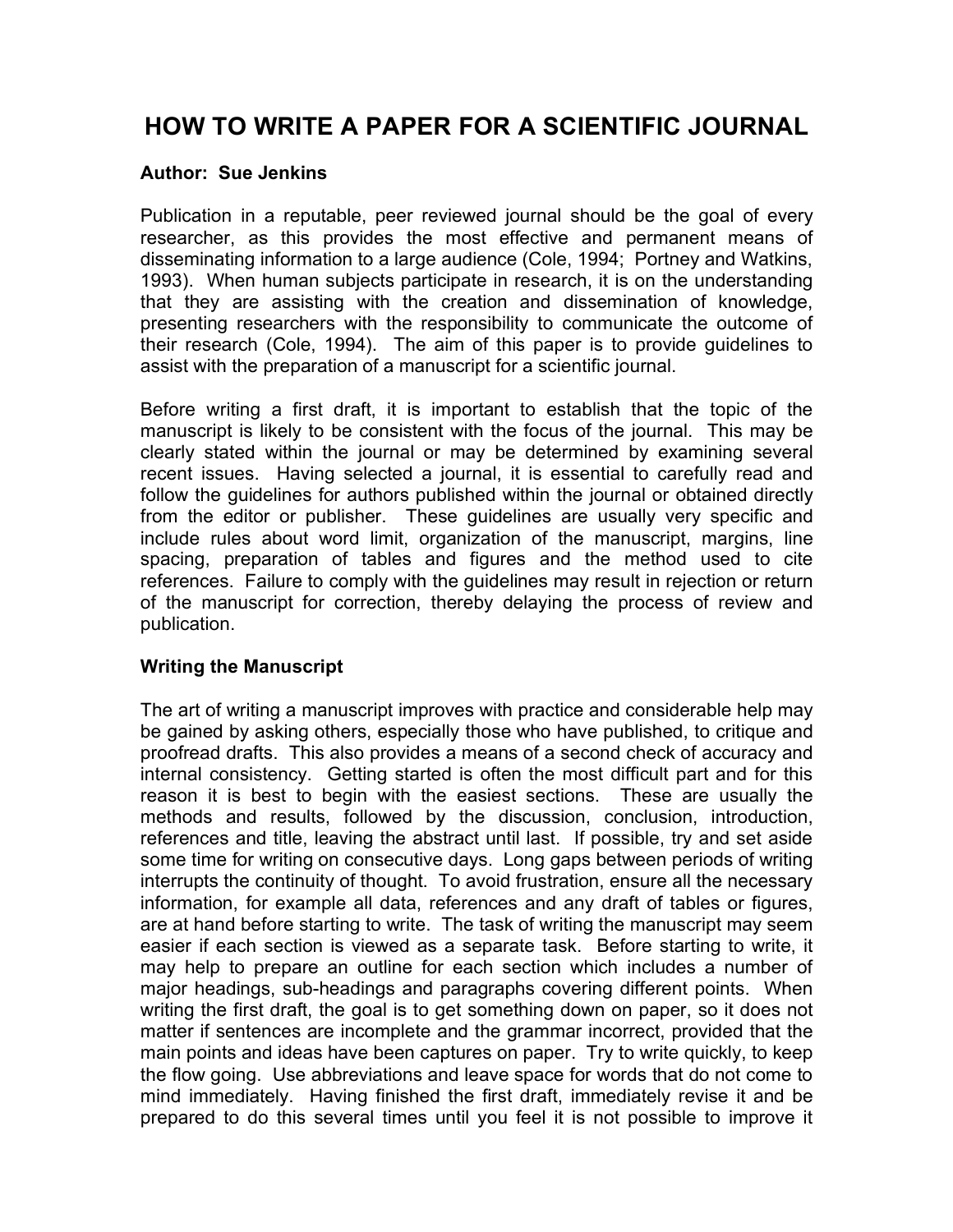further. Acceptance of a manuscript is invariably conditional on changes being made so be prepared to rewrite and revise the manuscript extensively.

Often a manuscript has more than one author and thus the writing may be shared. However, the style needs to be consistent throughout so even if sections of the early drafts are written by different authors, the first author must go through the entire manuscript before submitting, and make any necessary editorial changes.

#### **Structure and Content of a Manuscript**

A manuscript is typically composed of a number of sections:

- abstract;
- key words;
- introduction;
- methods;
- results;
- discussion;
- conclusions; and
- references

In order to maintain continuity between the key sections (introduction, methods, results and discussion) it is helpful to consider the manuscript as telling a story. The strong parts to the story-line are the introduction and the discussion so the link between thee sections must be clear. The research question which is posed as the need of the introduction must be answered at the beginning of the discussion (Zeiger, 1991).

Having invested many hours in undertaking research, the temptation is to try to tell the reader everything you read and learned in the process and to provide all the data gathered. However, in the planning stages, it is essential to remember that a word limit is usually imposed and therefore unimportant or irrelevant information must be left out. In the case of a large study, it may be necessary to write several papers which cover different research questions.

# **Title**

This provides the first impression to the reader, so selecting the most appropriate title requires some thought. The title influences whether a reader is interested in reading the manuscript. It should include all essential words in the right order such that the topic of the manuscript is accurately and fully conveyed (e.g. clearly related to the purpose of the study) (Rudestam and Newton, 1992). Avoid long titles (the recommended length is 10 - 12 words) and those which begin with redundant words such as "A study of…"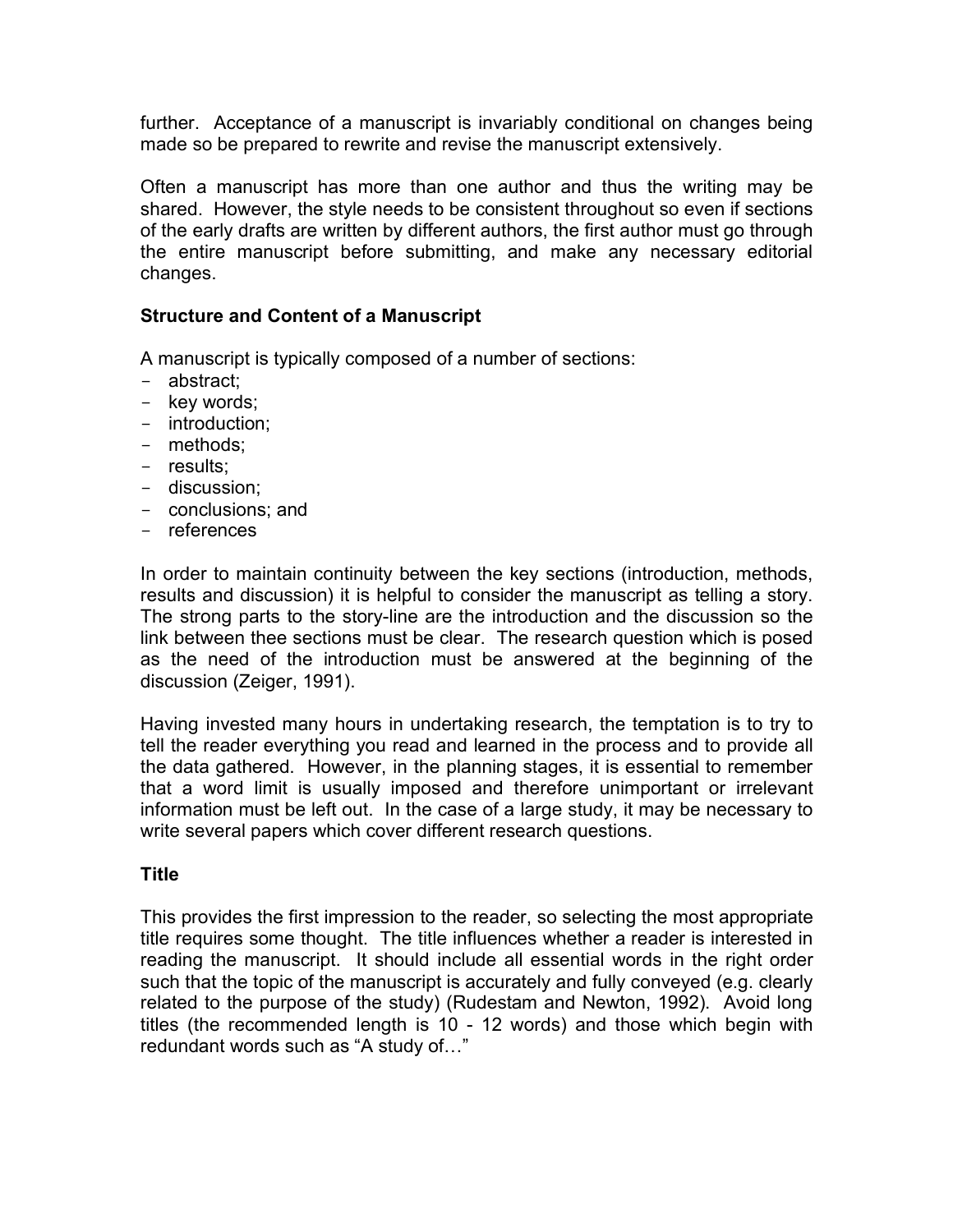# **Abstract**

An abstract is a brief summary (of specified word limit) of the content of the manuscript. It should provide the highlights from the introduction, methods, results, discussion and conclusions (Table 1).

## **Table 1: Abstract**

- Statement of:
	- The question asked (present verb tense)
	- What was done to answer the question (past verb tense) research design, population studies, independent and dependent variables
- Findings that answer the question (past verb tense) the most important results and evidence (data) presented in a logical order.
- The answer to the question (present verb tense)

If useful, and where word limit allows, include:

- One or two sentences of background information (placed at the beginning)
- An implication or a speculation based on the answer (present verb tense, placed at the end)

It must make sense when read in isolation for those who read only the abstract. This is especially important given that many computerized searchers only retrieve the abstract. The abstract must also provide a clear and accurate recapitulation of the manuscript for readers who read the entire manuscript (Zeiger, 1991). For example, an abstract must not contain data which are not included in the results.

The abstract is usually written as one or two paragraphs and it is important that the text flows and does not resemble a collection of disjointed sentences. The choice of words should be simple, jargon avoided and abbreviations omitted except for standard units of measurement and statistical terms. Citations are not usually included. Excessive detail such a long lists of variables, large amounts of data or an excessive number of probability (p) values is not acceptable. The trick to producing a clear abstract is to provide just enough detail to demonstrate that the design of the study was good and that the evidence of the answer to the question is strong.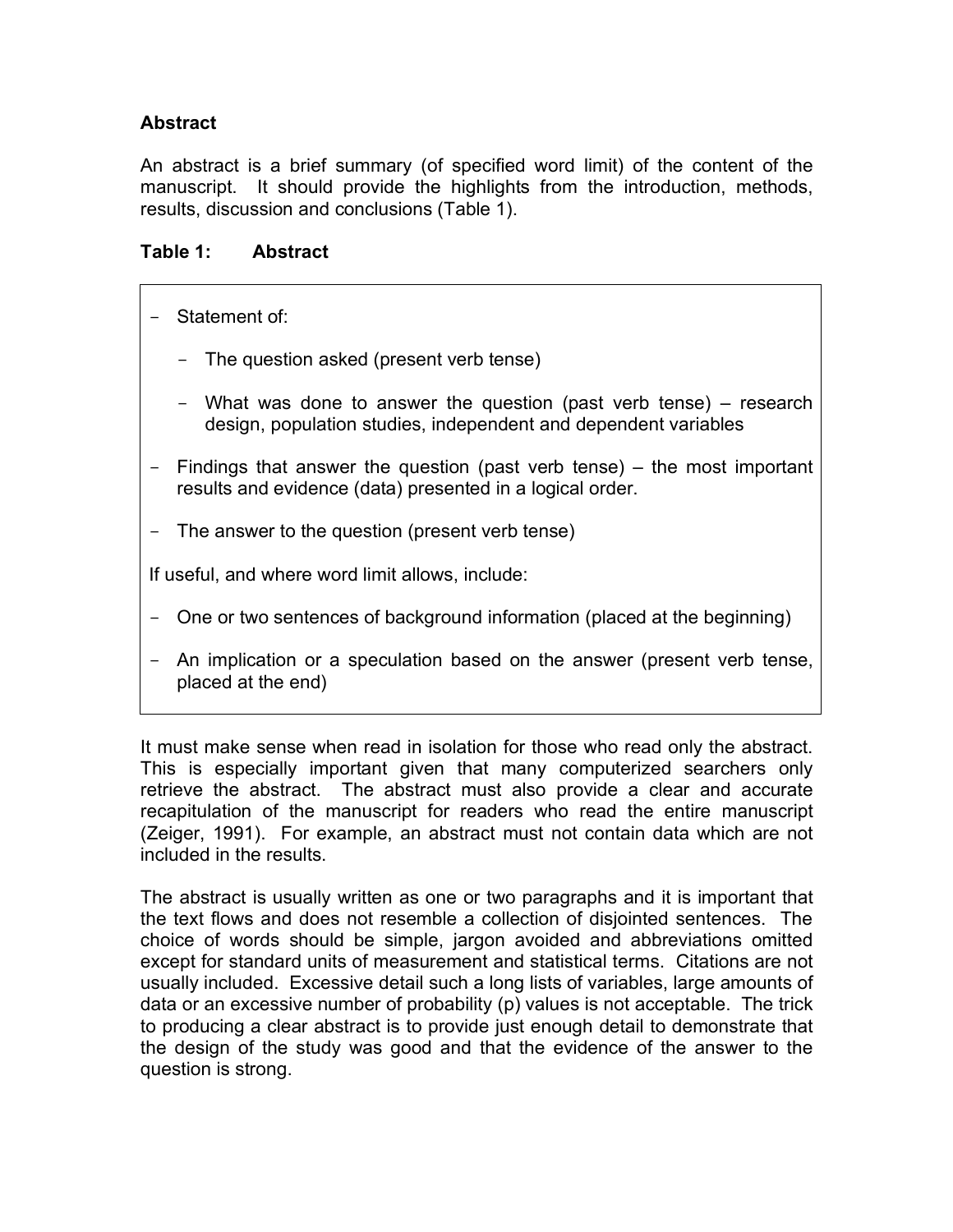# **Key Words**

Most journals require the author to identify three or four key words which represent the major concept of the paper. These are used for indexing purposes and must be selected from the Index Medicus Medical Subject Headings (MeSH). For example "Physiotherapy" is not included in MeSH; the equivalent term is "Physical Therapy". In the rare event that an author does not have access to MeSH, the key words selected should be widely-accepted terms. Lack of access to MeSH should be indicated at the time of manuscript submission.

### **Introduction**

The purpose of the introduction is to stimulate the reader's interest and to provide background information which is pertinent to the study. The statement of the research question is the most important part of the introduction. The review of the literature needs to be short and concise. The content of the introduction is outlined in Table 2.

# **Table 2: Introduction**

**Background to the topic** (past verb tense)

- What is known or believed about the topic
- What is still unknown or problematic
- Findings of relevant studies (past verb tense)
- Importance of the topic

#### **Statement of the research question**

- Several ways can be used to signal the research question , e.g.,
	- "To determine whether ………"
	- "The purpose of this study was to ……."
	- This study tested the hypothesis that ……"
	- "This study was undertaken to ……"

**Approach taken to answer the question** (past verb tense)

References are almost exclusively used in the introduction and the discussion. The references cited should be those which are the most valid and the most available. Articles in peer-reviewed journals satisfy both these criteria. Books, Master's and PhD theses and some conference proceedings, those for which papers are rigorously reviewed, are also valid sources, but usually take longer to find. Abstracts do not contain enough information to allow critical evaluation of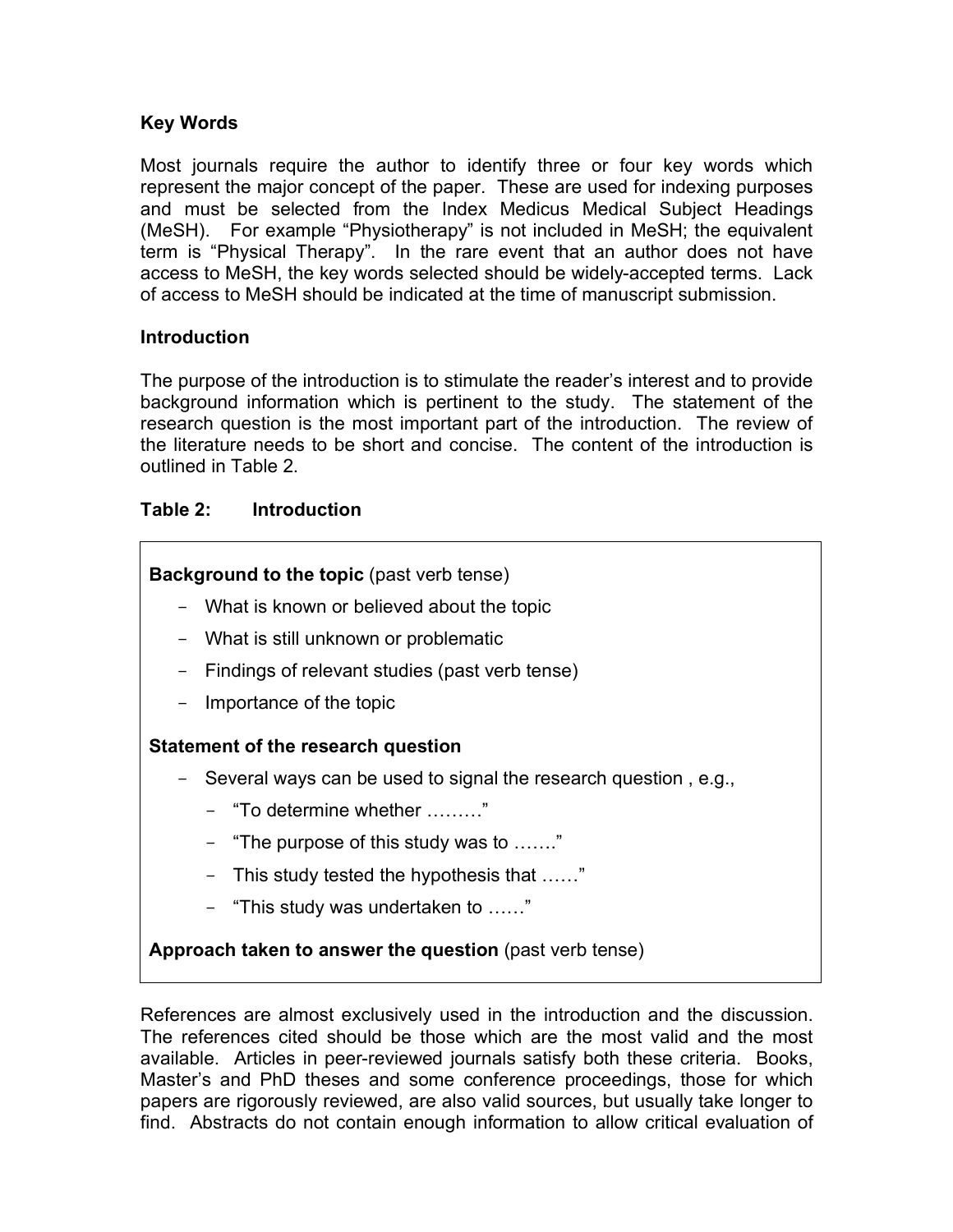the work. Journal articles which have been accepted for publication are a valid source but those which have been submitted (but not yet accepted) are not, as they are unavailable. Avoid citing perusal communications and unpublished reports or observations. These are not strong evidence because they are unable to be accessed and evaluated. The number of references should be limited to the fewest number necessary by choosing the most important, the most valid and where appropriate, the most recent (Zeiger, 1991).

# **Methods**

This section is descriptive. The main consideration is to ensure that enough detail is provided to verify the findings and to enable replication of the study by an appropriately trained person. Information should be presented, using the past verb tense, in chronological order. Sub-headings should be used, where appropriate. Reference may be made to a published paper as an alternative to describing a lengthy procedure. Many journals require mention of relevant ethics committee(s) approval for the study and that subjects gave informed consent. Table 3 provides an outline for the content of the methods section.

# **Table 3: Methods**

# **Outline of the study design**

# **Subjects**

- Method of sampling and recruitment;
- Number of subjects; and
- Justification of sample size.
- Inclusion, exclusion and withdrawal criteria;
- Method of allocation to study groups.

# **Variables**

- Independent, dependent, extraneous, controlled.

# **Pilot Studies**

- Outcome of any pilot studies which led to modifications to the main study.

#### **Materials**

- Equipment, instruments or measurement tools (include model number and manufacturer).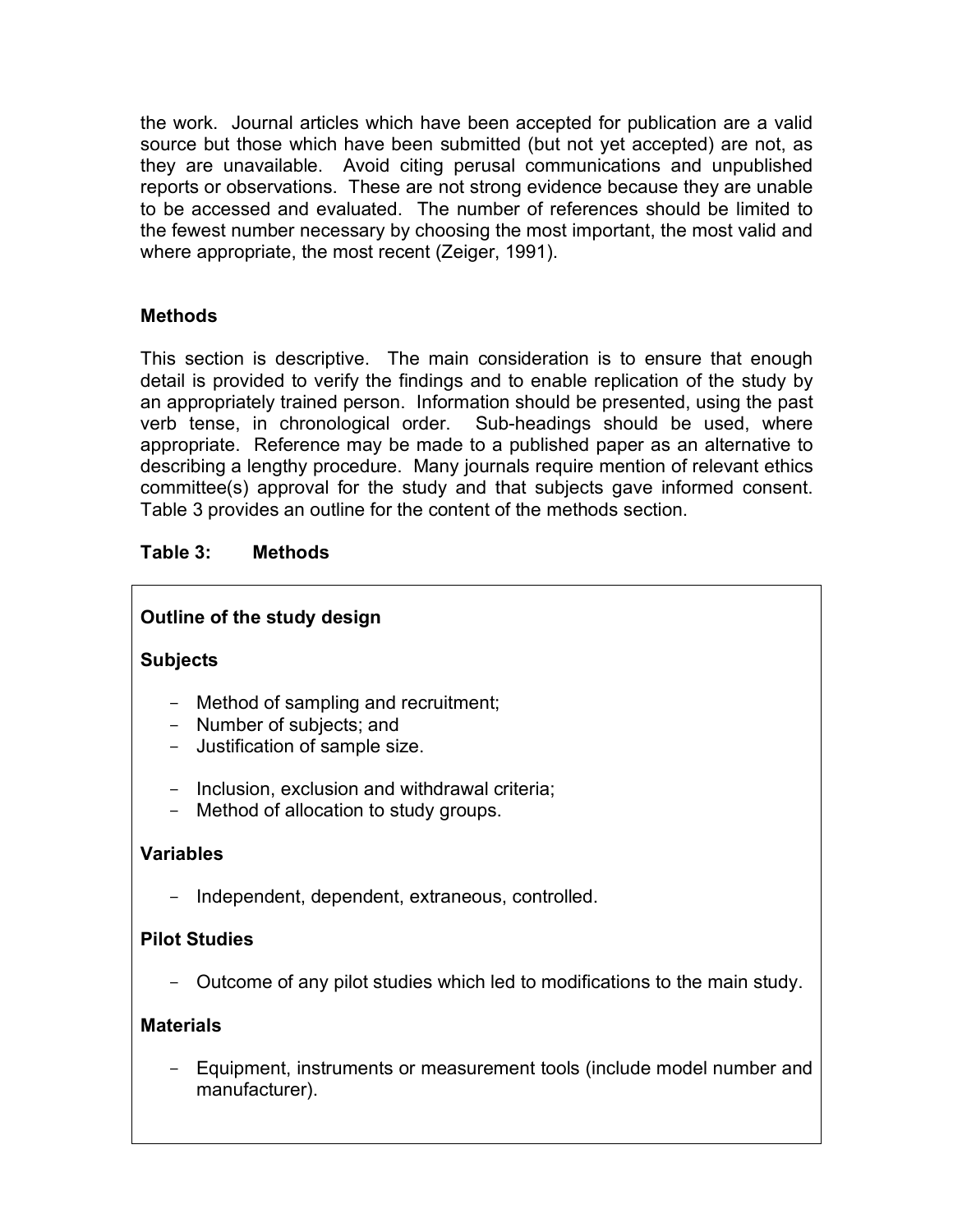#### **Procedures**

- Detailed description, in chronological order, of exactly what was done and by whom.

# **Major ethical considerations**

#### **Data reduction/statistical analyses**

- Method of calculating derived variables, dealing with outlying values and missing data.
- Methods used to summarise data (present verb tense).
- Statistical software (name, version or release number);
- Statistical tests (cite a reference for less commonly used tests) and what was compared;
- Critical alpha probability (p) value at which differences/relationships were considered to be statistically significant.

### **Results**

The two functions of this section are to report the results (past verb tense) of the procedures described in the methods and to present the evidence, that is the data (in the form of text, tables or figures), that supports the results. Some journals combine the results and discussion into one section.

Before sitting down to write the first draft, it is important to plan which results are important in answering the question and which can be left out. Include only results which are relevant to the question(s) posed in the introduction irrespective of whether or not the results support the hypothesis(es). After deciding which results to present, attention should turn to determining whether data are best presented within the text or as tables or figures. Tables and figures (photographs, drawings, graphs, flow diagrams) are often used to present details whereas the narrative section of the results tends to be used to present the general findings. Clear tables and figures provide a very powerful visual means of presenting data and should be used to complement the text, but at the same time must be able to be understood in isolation. Except on rare occasions when emphasis is required data that are given in a table or figure must not be repeated within the text. Sources of help for the preparation of table and figure are Briscoe (1990), Price (in press) and Zeiger (1991).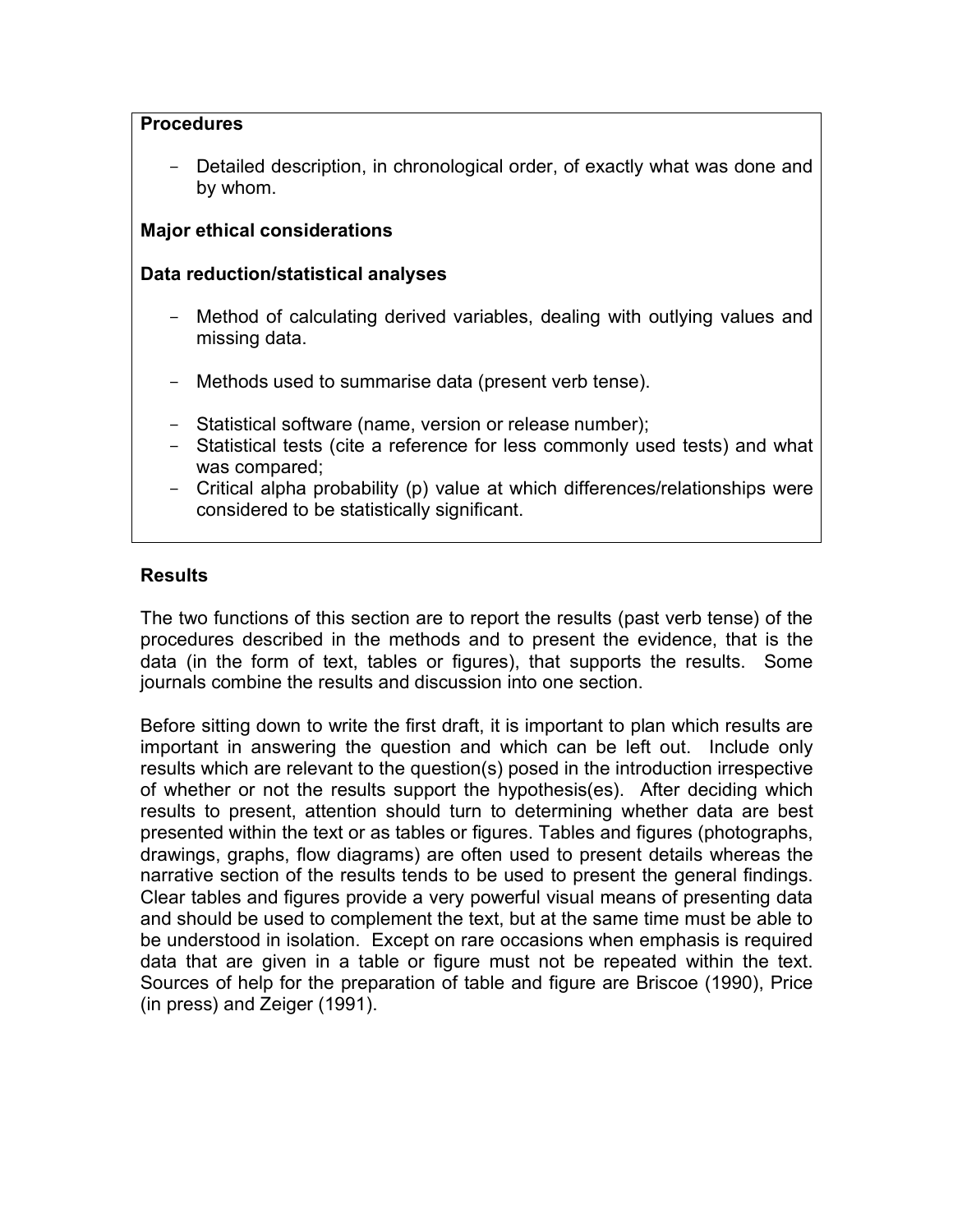Tables and figures must be mentioned within the text and should be placed after the related text. Photographs of subjects are often placed within the methods and should be used only if written, informed consent was obtained prior to the taking of the photograph. To preserve anonymity, facial features should be covered. If a manuscript includes a table or figure that has already been published, permission must be obtained from the copyright holder (usually the publisher) and the source acknowledged.

Confusion sometimes arises as to the difference between results and data. Results statements provide the message, that is, they interpret the data. Data rarely stand alone, they are facts, often numbers, which may be presented in their raw form, summarized (e.g. means) or transformed (e.g. percentages, ratios) (Zeiger, 1991). For example, in a hypothetical study comparing vital capacity in supine and standing, the results statement and data respectively might be, "vital capacity was decreased in supine compared to standing" and "mean (SD) vital capacity was 2.95 (0.8) litres and 3.40 (0.6) litres ( $p$ <0.05) in supine and standing respectively". The two statements should be presented together with the results statement given first, i.e. "vital capacity was decreased in supine compared to standing, mean (SD) values were 2.95 (0.8) litres and 3.40 (0.6) litres respectively (p<0.05) in the 20 subjects". When presenting data, the sample size (n) must be given, any missing data identified and the p-values for data that have been analysed using statistical tests must be included. The significance level (critical alpha (∀) probability value) should be reported but in the event that the null hypothesis (H<sub>0</sub>) is accepted, the beta ( $\exists$ ) probability value or statistical power should be reported. Studies in which  $H_0$  is retained are just as important to report as those in which  $H_0$  is rejected, providing such studies have an acceptable level of statistical power. The test statistic and the degrees of freedom, for example  $t_{(12)} = 3.12$  should also be included unless only one statistical test has been used. When citing a p value, always give some idea of the magnitude of the difference (e.g. 20 per cent increase) as a p value in isolation gives no indication of the importance of the finding. It is generally accepted when reporting results that "significant" or "significantly" refer to statistical significance (Zeiger, 1991). Thus it is unnecessary to say "the decrease in pain was statistically significant".

The order of presentation of the results should be either chronological to correspond with the methods or from the most to the least important. The order of most to least important should be followed within each paragraph. For every result there must be a method in the methods. Careful planning of the tables and figures is important to ensure that the sequencing of these tells a story.

The results must not include a discussion of the findings, methods of data analyses and citations of references, except on rare occasions when a comparison is made of the raw data with the findings of a published study. This applies only when this comparison would not fit well within the discussion.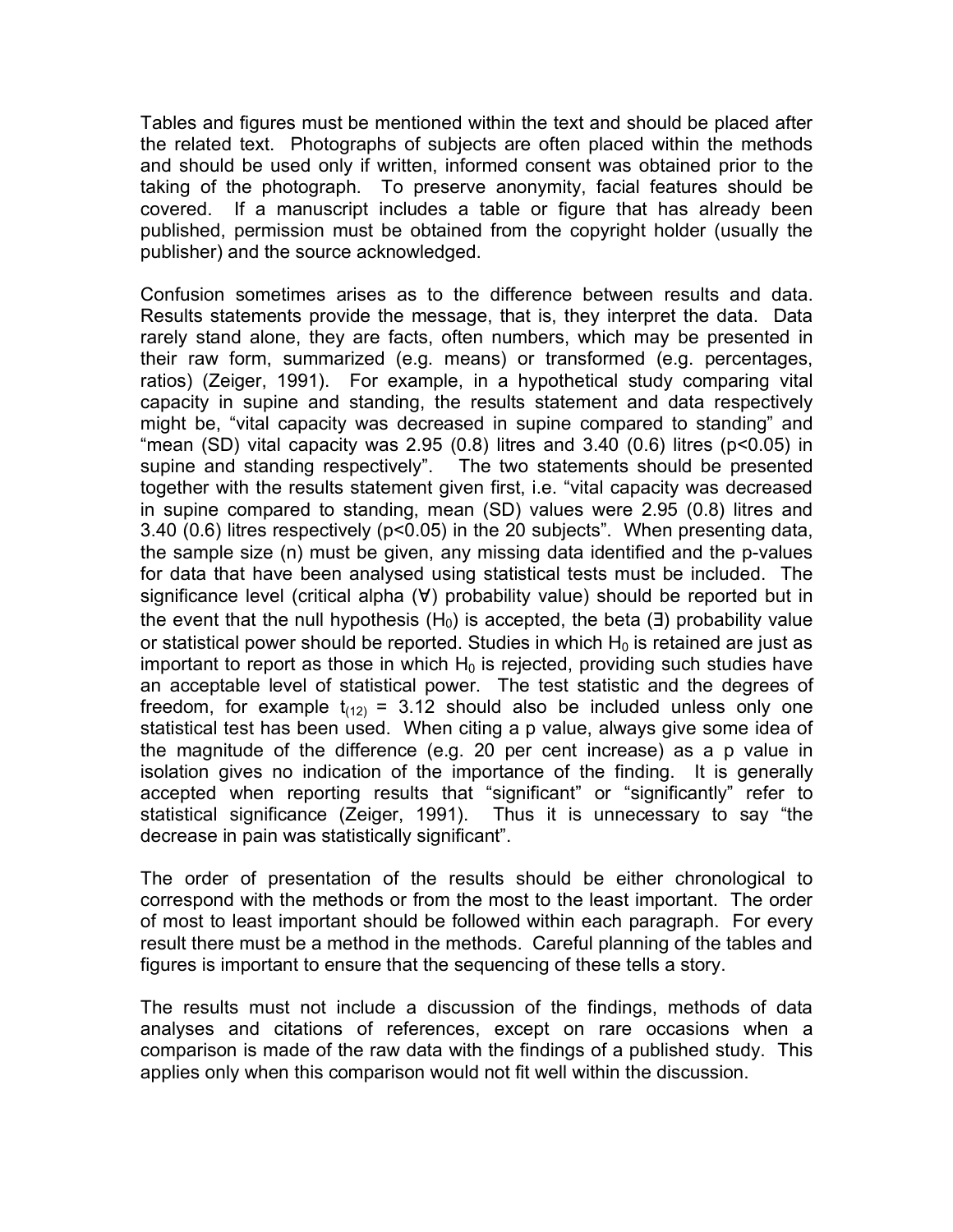# **Discussion**

The discussion should be considered as the heart of the paper and invariably requires several attempts at writing (Portney and Watkins, 1993). It serves to answer the question(s) posed in the introduction, explain how the results support the answers and how the answers fit in with existing knowledge on the topic (Zeiger, 1991). This is the main section in which the author can express his/her interpretations and opinions, for example how important the author thinks the results are, the author's suggestions for future research and the clinical implications of the findings (Portney and Watkins, 1993). In order to make the message clear, the discussion should be kept as short as possible whilst still clearly and fully stating, supporting, explaining and defending the answers to the questions as well as discussing other important and directly relevant issues. Side issues and unnecessary issues should not be included, as these tend to obscure the message. Care must be taken to provide a commentary and not a reiteration of the results. The recommended content of the discussion is given in Table 4. (Zeiger, 1991)

### **Table 4: Discussion**

- Answers to the question(s) posed in the introduction together with any accompanying support, explanation and defence of the answers (present verb tense) with reference to published literature.
- Explanations of any results that do not support the answers.
- Indication of the originality/uniqueness of the work
- Explanations of:
	- How the findings concur with those of others
	- Any discrepancies of the results with those of others
	- Unexpected findings
	- The limitations of the study which may affect the study validity or generalisability of the study findings.
- Indication of the importance of the work e.g. clinical significance
- Recommendations for further research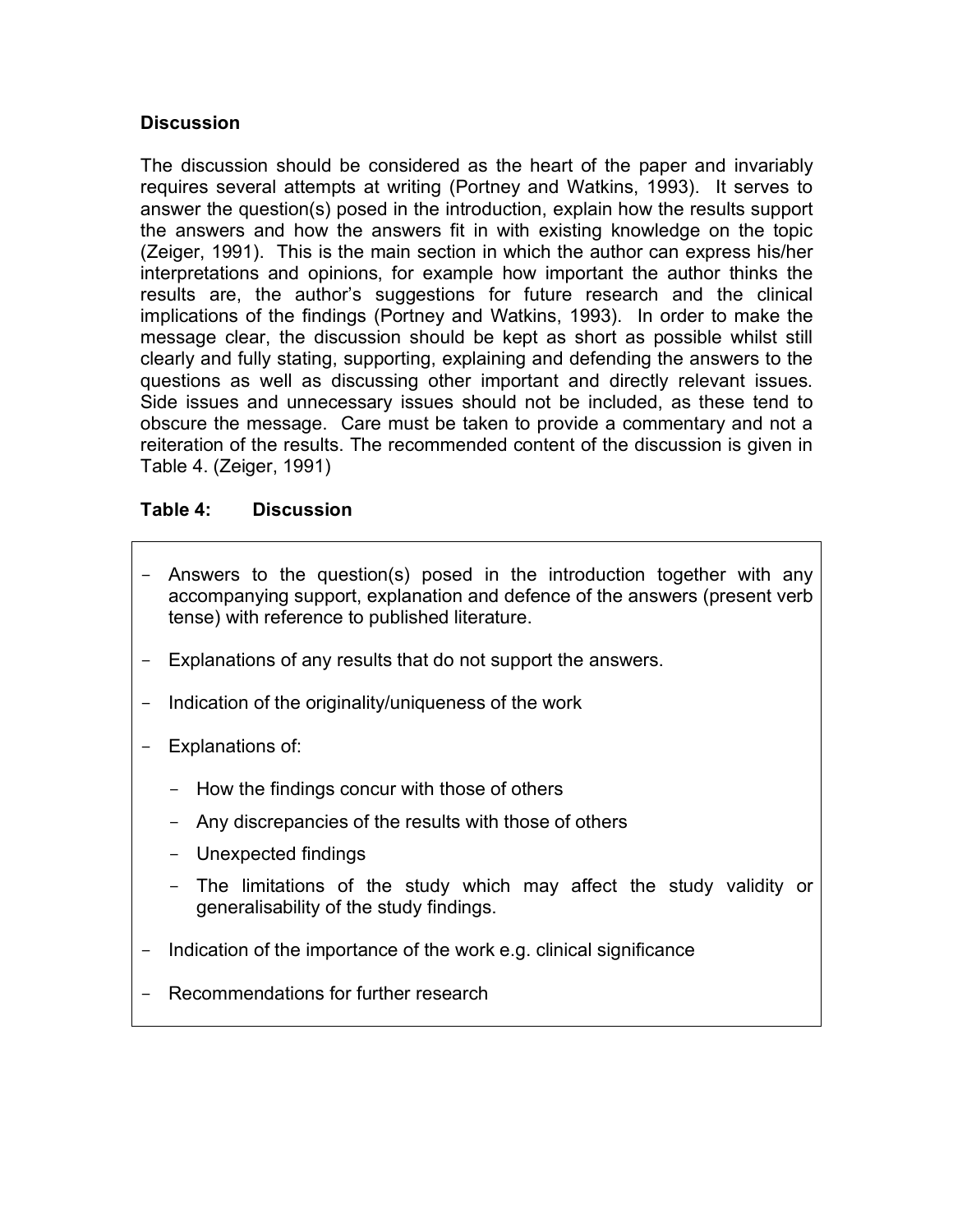Answering the questions should be done using the same key terms and the same verbs (present tense) which were used when posing the question(s) in the introduction. The answer must be confined to the population studied, for example if the subjects were randomly selected from a population with osteoarthritis (OA) of the knee, generalize to the population with OA knee but not to a population with knee pain from other causes. If more than one question was asked in the introduction, then all questions must be answered in the discussion. All results relating to the question should be addressed, irrespective of whether or not the findings were statistically significant. Answers to the questions that were never asked must not be included.

Support the answer(s) by reference to published work whenever possible. It may be necessary to explain the answer by saying why it is acceptable and how it is consistent or fits in with published ideas on the topic. To defend the answer, explain why it is more satisfactory than other answers and why other answers are unsatisfactory. Where the findings of the study are not in agreement with those of others, this discrepancy should be explained. The sequencing of providing this information is important; discuss the results of the present study before going on to cite the work of others. In the event that unexpected findings occur, decide whether they are of little importance or may be very exciting. Demonstrating a willingness to discuss and evaluate rival explanations for the results highlights a good discussion. To discuss an unexpected finding, begin the sentence by saying it was unexpected and then go on to give the best possible explanation.

Discuss any weakness in study design, for example, extraneous variables that only became apparent during the conduct of the study. Comment on the relative importance of these limitations to the interpretation of the results and how they may affect the validity or the generalisability of the findings. When identifying the limitations, avoid using an apologetic tone and accept the study for what it is. If an author identifies fundamental limitations the reader will question why the study was undertaken (Rudestam and Newton, 1992).

A concise summary of the principal implications of the findings should be provided and regardless of statistical significance, the issue of clinical importance of the findings should be addressed. Where appropriate, make recommendations for clinical practice based on the findings. When discussing the implications, use verbs that suggest some uncertainty such as "suggest", "imply" or "speculate". As all research leads to further questions, give recommendations for further research but avoid the temptation to provide a long list and focus instead on one or two major recommendations. When doing so, do not offer suggestions which could have been easily addressed within the study, as this shows there has been inadequate examination and interpretation of the data.

The organisation of the content is important. The discussion should begin by stating answers to the question and supporting the answers with the results. Do not begin with a summary of the results, secondary information (place this after